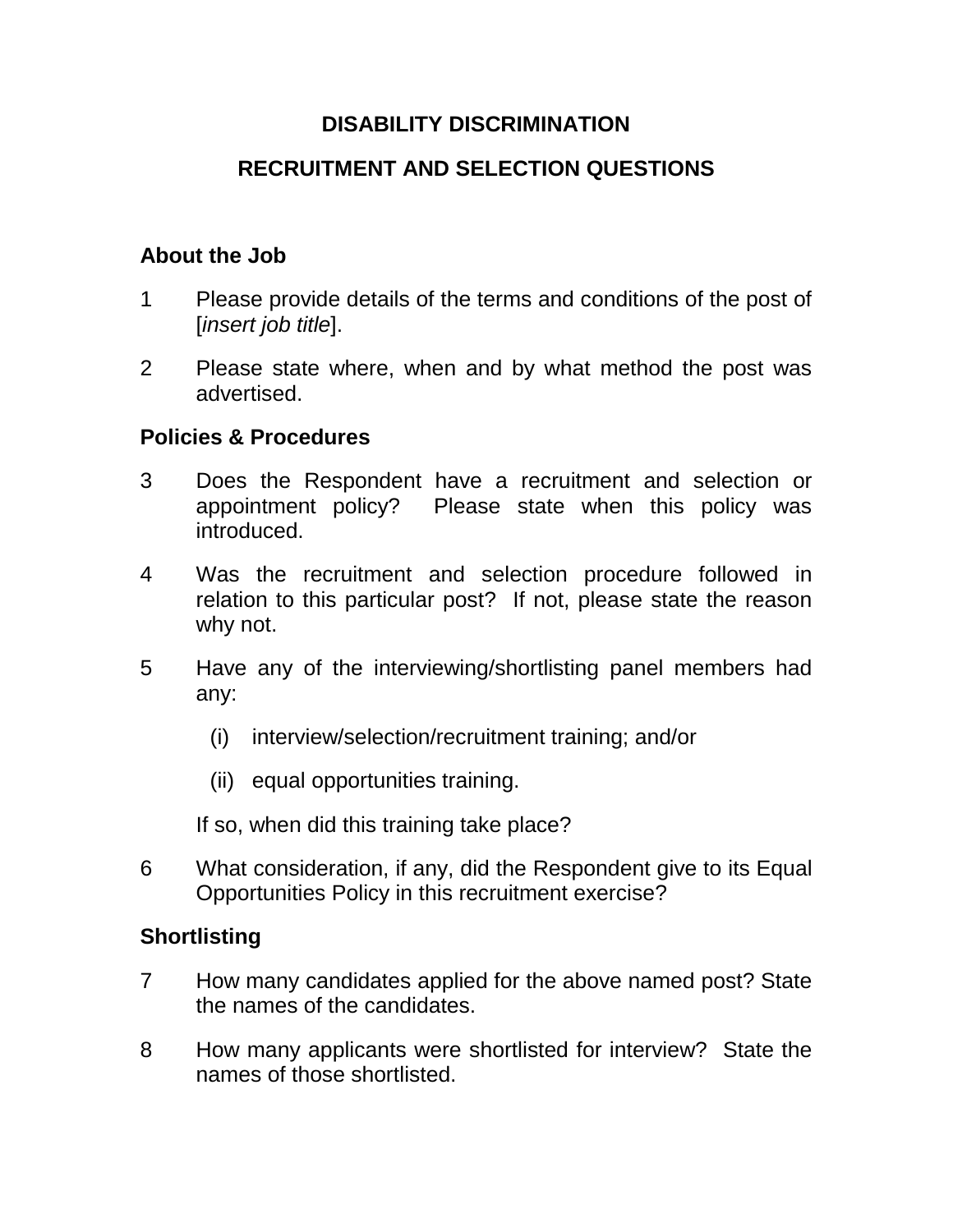- 9 Please state the essential criteria used for shortlisting for the post of [*insert job title*].
- 10 Please state the preferred criteria used for shortlisting for the post of [*insert job title*].
- 11 In respect of the shortlisting criteria please define precisely the term [*insert term e.g. "relevant experience"*]
- 12 Please explain why and in what way the criteria of [*insert criteria*] were relevant to the post?
- 13 If the shortlisting criteria were altered or revised at any stage, please state each and every respect in which they were altered and why.
- 14 Please state the names and job titles of those involved in the shortlisting process.
- 15 Did any of the shortlisted candidates receive assistance from any member of the interviewing panel? If so, please state:
	- (i) the name of the candidate;
	- (ii) the name of the panel member providing assistance;
	- (iii) the type of assistance granted;
	- (iv) was this assistance offered to any/all of the shortlisted candidates.
- 16 Please explain why I was not shortlisted.

#### **Interview**

- 17 Please state the date(s) on which the interview(s) took place.
- 18 How many applicants were interviewed for the post? State the names of the candidates.
- 19 Please state the names and job titles of all members of the interviewing panel.
- 20 Was there a preset list of questions used by the interview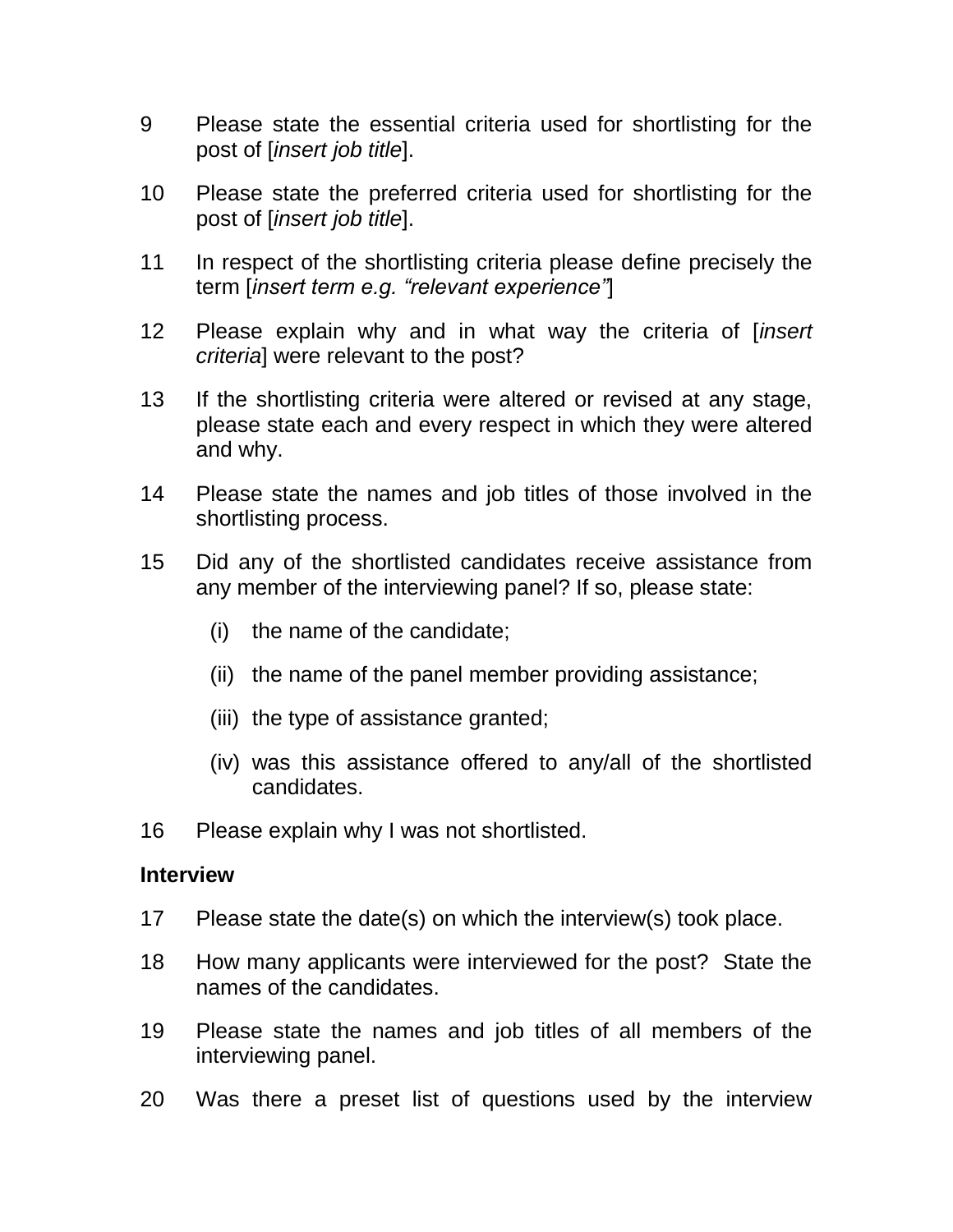panel?

- 21 Was each candidate asked the same question at interview? Please list each question asked of each candidate.
- 22 Was each candidate allocated the same length of time for interview? State the duration of each interview.
- 23 Were any of the questions asked afforded a different weighting? If so, state what that weighting was and provide a reason for same.
- 24 Did each member of the interview panel have an equal vote? If not, please provide details of how the vote was divided amongst panel members.
- 25 Please state how each of the panel voted in relation to each question for every applicant.

# **Appointment**

- 26 Which criteria were adopted in making the final selection of the successful candidate for the post?
- 27 Please provide the name of the candidate appointed to the post and give details of their qualifications and range of experience for the post.
- 28 Please state why the successful candidate was appointed.
- 29 Please state why each of the unsuccessful candidates was not appointed.
- 30 Please state the names of each of the unsuccessful candidates and state their qualifications and range of experience for the post.
- 31 What attributes did the successful candidates have that I do not have?

### **Reserve Candidate(s)**

32 Did the Respondent identify a reserve candidate for the post?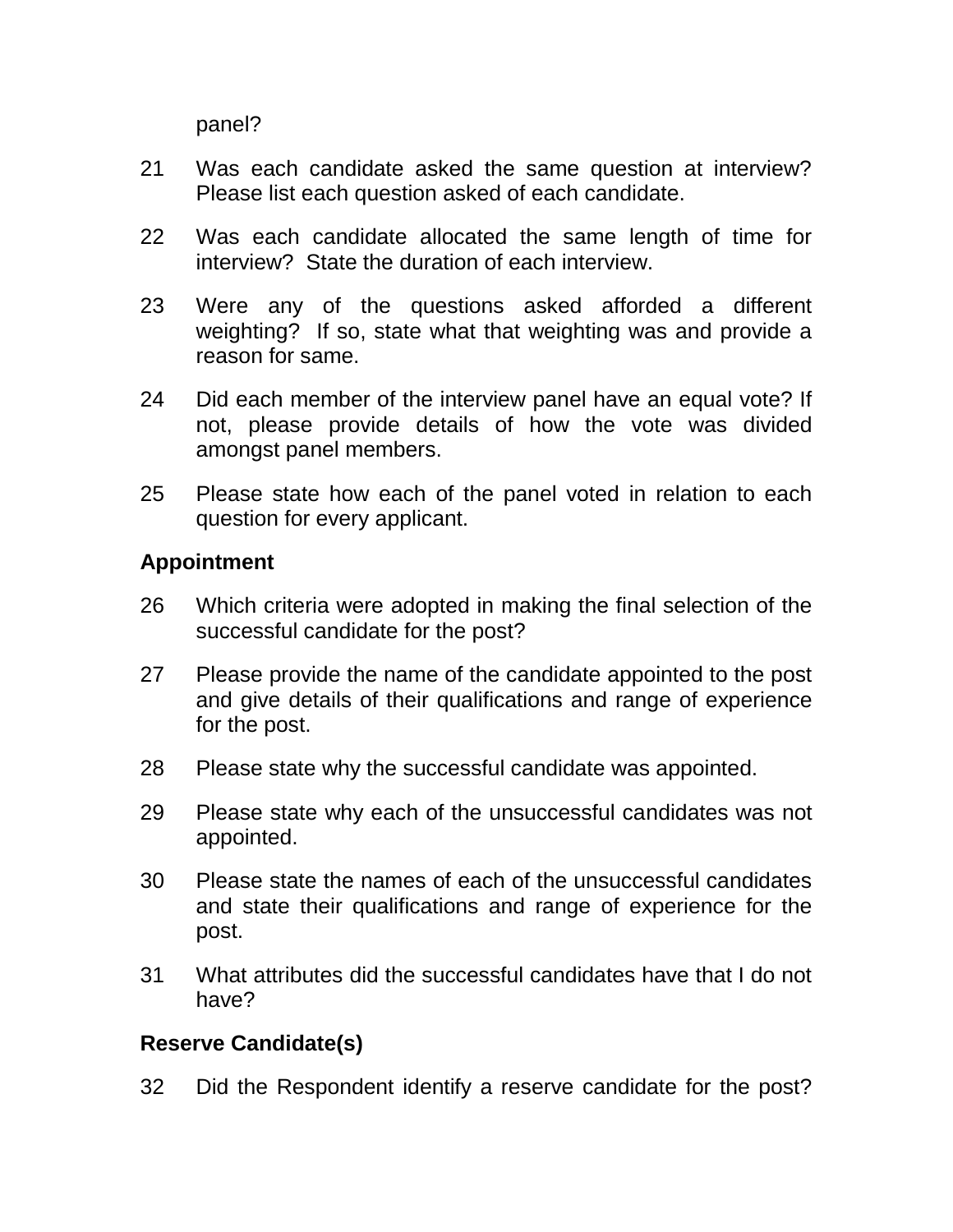State the name of that candidate and state their qualifications and range of experience for the post.

33 Did the Respondent create a reserve list for the post? If so, state the name of all candidates placed on that reserve list and state their qualifications and range of experience for the post.

#### **Assessments and Tests**

- 34 Did the Respondent employ any competency-based assessments in this recruitment exercise? If so, state:
	- (i) the competencies being assessed;
	- (ii) the method of assessment chosen;
	- (iii) the identity of those administering the assessment;
	- (iv) how the competencies assessed were related to the job specification;
	- (v) whether the assessment was administered by appropriately trained staff;
	- (vi) how each candidate performed in the assessment specifying by name.
- 35 Did the Respondent employ any selection/aptitude tests in this recruitment exercise? If so, state:
	- (i) the name of the test;
	- (ii) the identity of those administering the test;
	- (iii) how the aptitude test related to the job specification;
	- (iv) whether the test was administered by properly trained staff;
	- (vi) how each candidate performed in the test specifying by name.